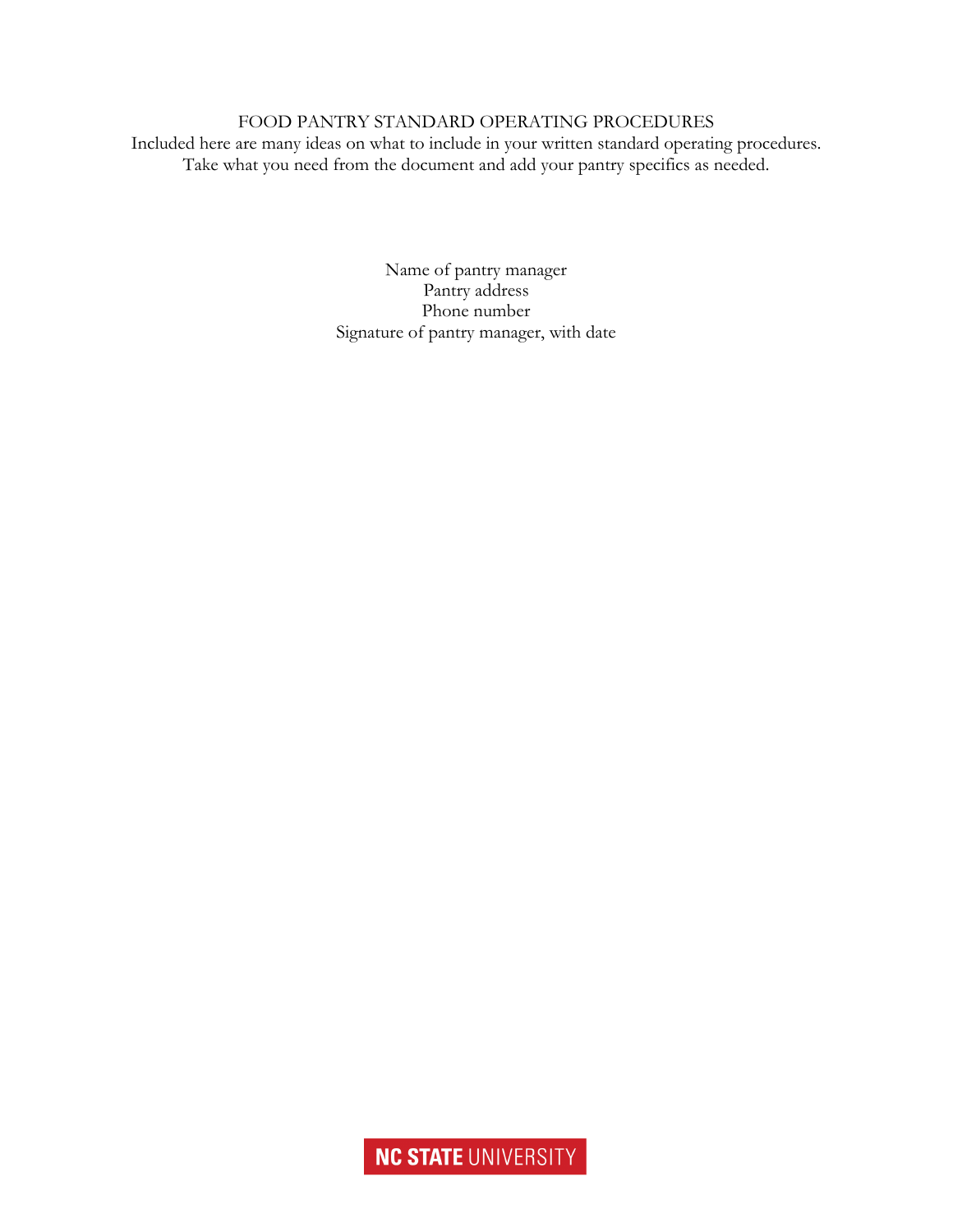General information about the pantry:

- Pantry mission
- Pantry activities: food bags, backpack program, shelter
- Dates of operation:  $1^{st}$  Monday after the  $1^{st}$  Thursday, 10am-1230pm
- Emergency assistance: case-by-case basis under special circumstances (recently left shelter, house fire, lost job)

How the pantry is organized:

- $501(c)$ 3 status: as an independent organization or under an umbrella organization (like a church)
- Expectation for volunteers and any managerial positions
- Clients must live in xx county. A client (or client household) may only receive services every 30 days.
- Description of what each client will receive:
	- o Same for all clients
	- o Based on family size (descriptions of 1-2, 3-4, 5+ individuals)

Volunteer education:

- How often and how you update the volunteers on new information
- New volunteer information
- Sign-in sheet (with location)
- Date and location of meetings
- How the pantry operates (pre-pack items, pack as you go, client choice—with full explanations of what the clients receive)
- How to stock (back to front, bottom to top)

Volunteer health and hygiene rules and regulations:

- Do not volunteer if you are sick.
- Here's who to contact if you are sick: name, phone, email
- No food or drink should be open in the pantry.
- Everyone must wash hands at the beginning their volunteer shift, when they change tasks, and after using the bathroom, smoking, and eating.

Recall program:

- How you learn about recalls: from the food bank, from the FDA recall list
- Checking the products: who is responsible, how is the recall carried out
- What happens to them after they have been pulled—where and how to discard

Transportation:

• How food gets from here to there (vehicles, coolers)

Program Participation:

• Food Bank: name of food bank, location, how often the pantry visits, what kinds of foods they get, how the food gets from the food bank to the pantry

**NC STATE UNIVERSITY**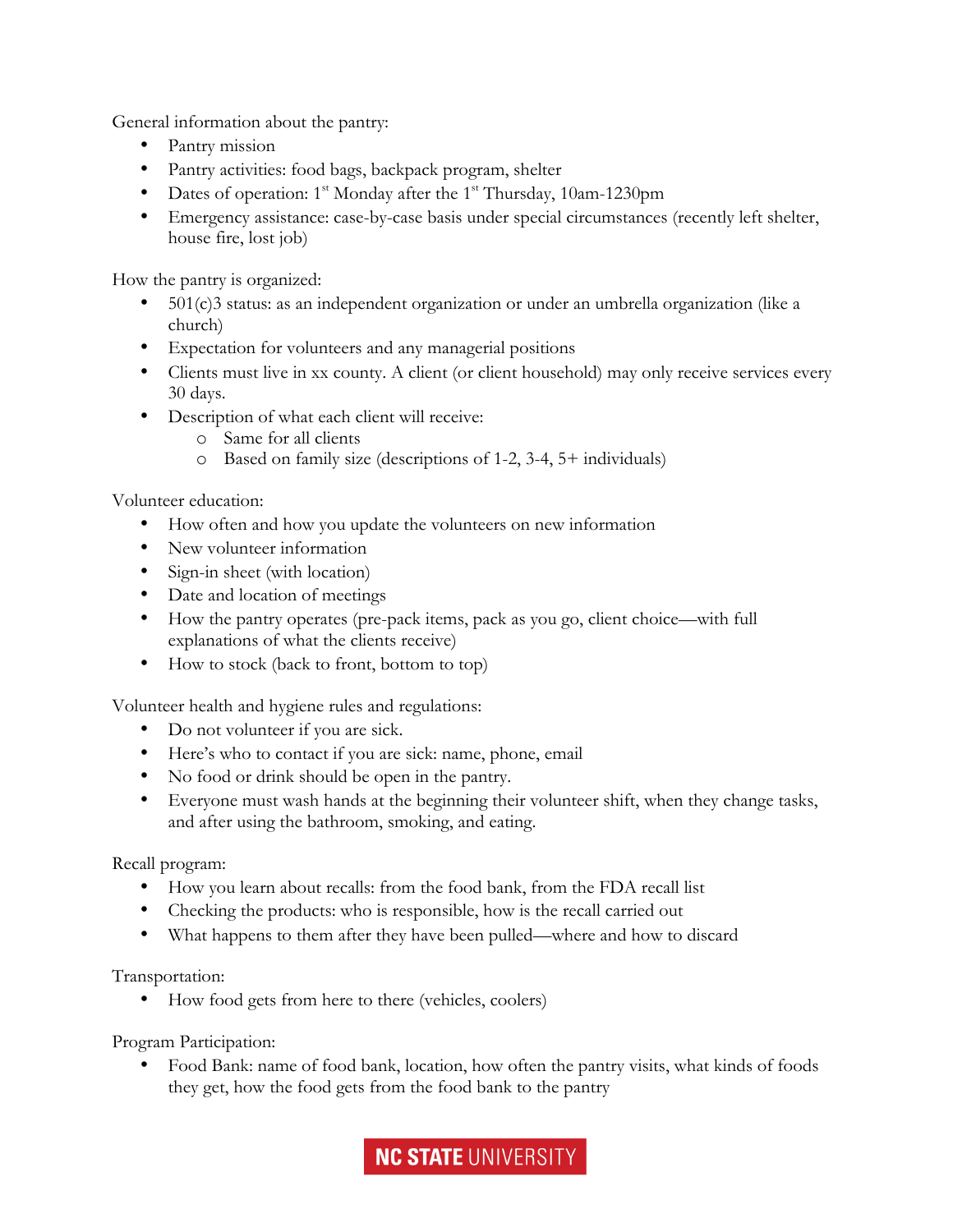- TEFAP: explanation of program, how it works
- SNAP: explanation of program, how it works

Documentation and record keeping

- Weights of donations: how to keep track and where
- Criteria for donation: list of foods to donate, where it comes from
- Traceability: if there is a recall, how to tell the appropriate folks (volunteers, clients)

## Pantry operations

It might be good to have a checklist for each section below. Some examples:

1. Preparation for opening the pantry: unlock doors, turn on lights, prepare paperwork, sort food

2. Client check-in: list of information required for clients to receive food (ID, name and address, phone number, signature)

3. Closing pantry: lock pantry doors, fold tables, filing/storage of paperwork, clean/refill bathrooms, sweep floors, break down boxes, clean and sanitize food surfaces (tables, cutting boards), clean/throw out linens/used paper towels, turn up/down AC/heat

4. Donations: when and how to receive donations (which days, who picks up/receives,

coolers/freezer blankets, which doors to use, how to check and store each kind of product—meat, dairy, bread, canned items), weighing of food